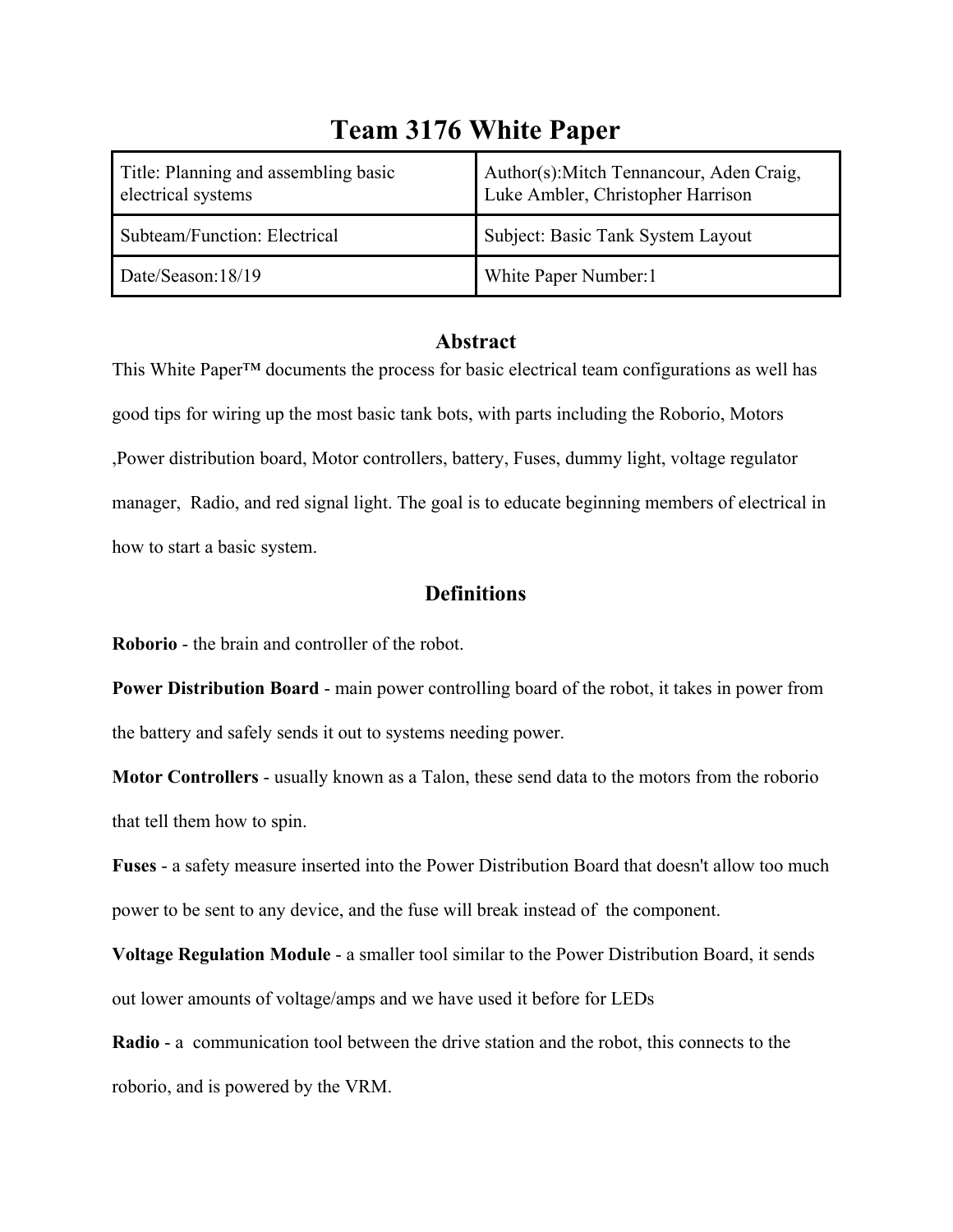**Red Signal Ligh**t - a flashing light used to notify the people around the robot is being used.

### **Board Planning**

We begun our planning procedure by drawing out a rectangle for the plastic base where all the electronics would go, then the tracks that the tank wheels would go inside of. Next we drew The, motors and the roborio,we planned it to be in the center where all the wires would be easier to manage as well as to protect it from damage on the field. Next we added the PDB we put it in between the battery and the roborio because it would come in contact with those first. Next we drew on the Motor-Controllers, these we put between the motors and the Rio because they will have to connect those first. Then we added the VRM near the PDB because it connects to it first, it then needs to output to the radio. We placed the radio closer to the Rio to connect it there. Last minute we placed the RSL or Dummy light, in the back of the robot where it would be most visible.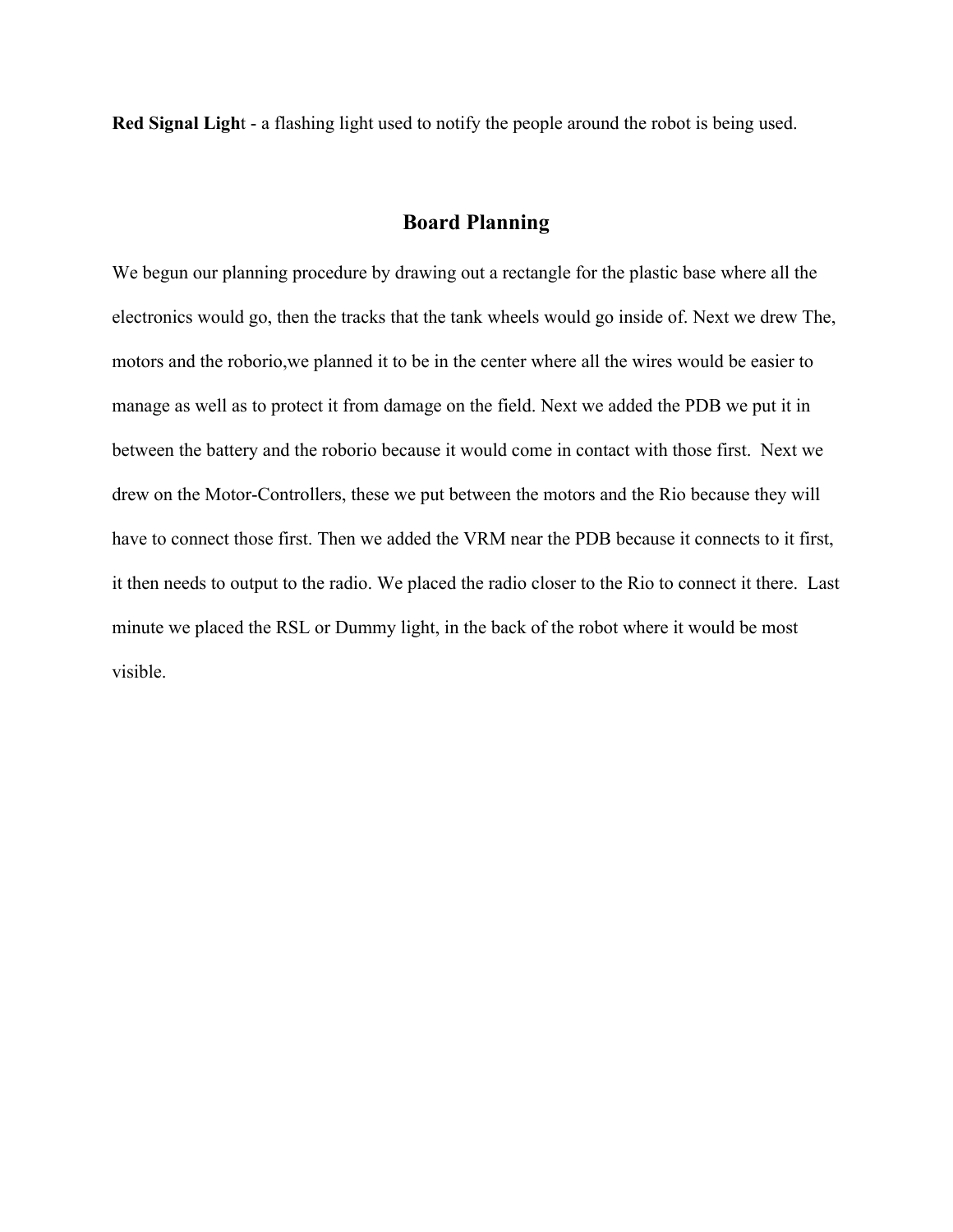

 After drawing up all the pieces we made connections using different colors of wires to show what the purpose is, red being power from the PDB, brown being power and data that connects to the RoboRio. Next is setting up power. Then we have PWM wires, that are squiggly black lines below is a more accurate representation of the robot.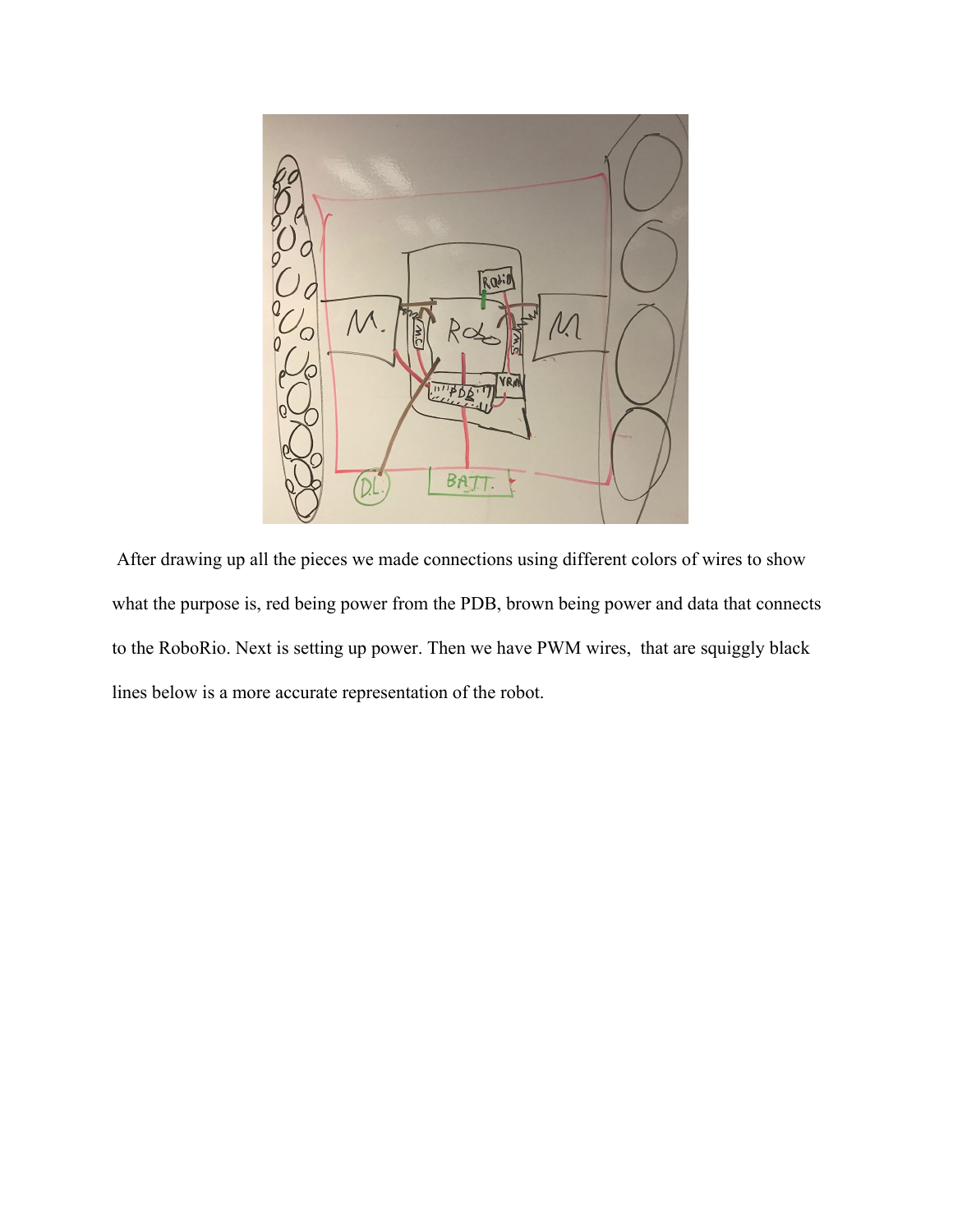

## **Wiring**

We then began wiring the components, using mostly 22 gauge wires. CAN wires are yellow, green, and transport data. Power wires are red, black, and transport power. The ethernet cable is what connect the radio to the RoboRio, transports power, data to the radio, and is either white or a shade of gray. Important note: you most likely will not need to strip and crimp the ethernet cable. The stripping process means grabbing wire stripers, lining it up with the correct gauge, making sure you have enough room the make a crimp, make the cut and pull the wire out, which should leave the wiring exposed and ready to be crimped. The crimping process means grabbing crimpers, the right size crimp for the wire and port (easily recognized by color (orange is the best for 22 gauges and most ports)), putting the crimps in the top of the wire until it covers all of the exposed wire and gently pushing it until it stops moving. Then grab the crimpers,